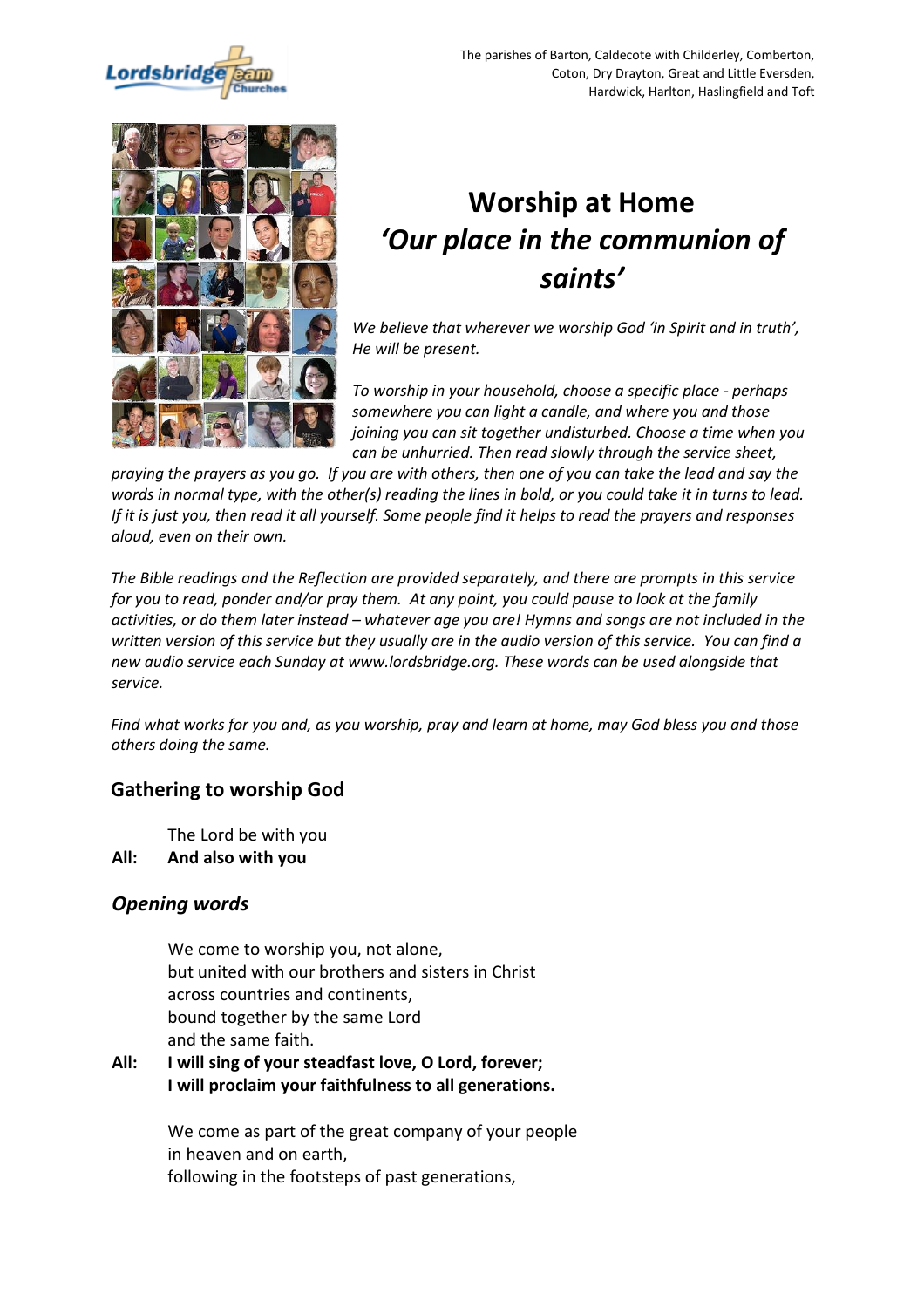

those who have run the race before us and kept the faith.

### **All: I will sing of your steadfast love, O Lord, forever; I will proclaim your faithfulness to all generations.**

We come as those called to build for the future, conscious of the generations that will follow and mindful of our responsibility to pass onto them the message we have received.

**All: I will sing of your steadfast love, O Lord, forever; I will proclaim your faithfulness to all generations.**

# *Words of confession, forgiveness and praise*

*Pause for a moment here to reflect on the past week.* 

We bow before the God who made us, who in Jesus calls us to follow, who by his Spirit is present to guide us and we ask for forgiveness:

We confess, God, that the way often seems hard and we are tired. Lord have mercy

### **All: Lord have mercy**

Lord, speak into our tiredness with your story of grace

We confess that the way often seems unclear and we do not know the path Christ have mercy

### **All: Christ have mercy**

Christ, speak into our wandering with your story of vision

We confess that we often feel tired of waiting and we just want to make it happen Lord have mercy

### **All: Lord have mercy**

Lord, speak into our impatience with your story of wisdom

May God who loved the world so much that he sent his Son to be our Saviour forgive us our sins and make us holy to serve him in the world, through Jesus Christ our Lord. **Amen.**

*We use these words of praise:*

Lord of all, God of space and time, ruler of history, sovereign over all that is and has been and shall be,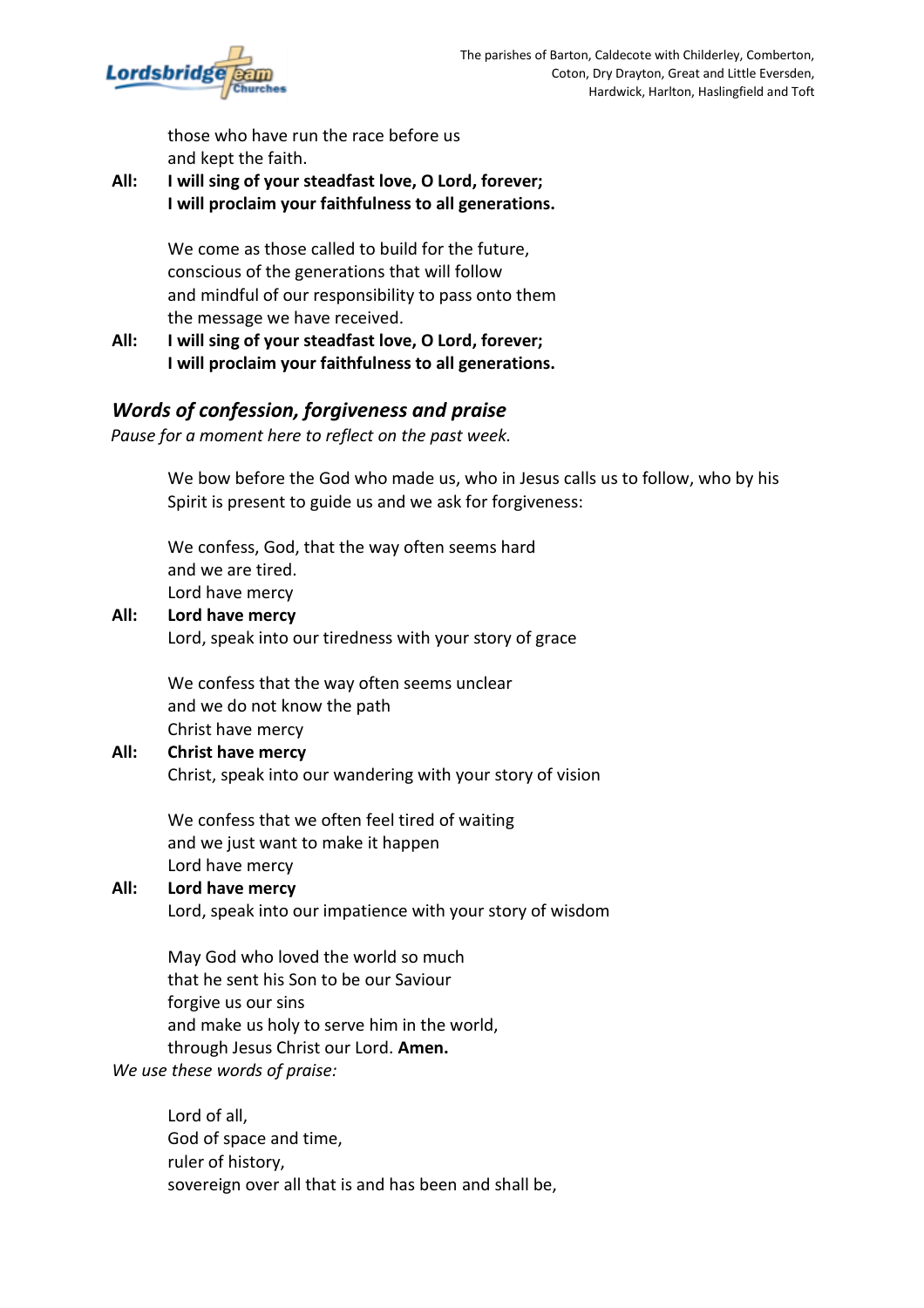

we acknowledge your greatness

### **All: O give thanks to the Lord, for he is good His steadfast love endures forever!**

We gather before you, the God of Abraham, Isaac and Jacob, the God who led your people through the wilderness, who spoke your word through the prophets, who lived and moved and breathed in the person of Jesus Christ our Lord.

### **All: O give thanks to the Lord, for he is good His steadfast love endures forever!**

In his name we come, knowing that as you have guided your people across the years so you will continue to guide us today, knowing that in life or in death, wherever we walk and whatever we experience, you will be there alongside us a rock and a refuge, a source of strength, a giver of hope.

# **All: O give thanks to the Lord, for he is good His steadfast love endures forever!**

Lord of all, For all who have gone before us, and for calling us in turn, to be part of that great company of saints, we thank you and praise you.

### **All: O give thanks to the Lord, for he is good His steadfast love endures forever! Thanks be to God.**

# *The Collect*

*This Sunday's prayer (collect) is included on the separate Bible Readings and Reflection pages.*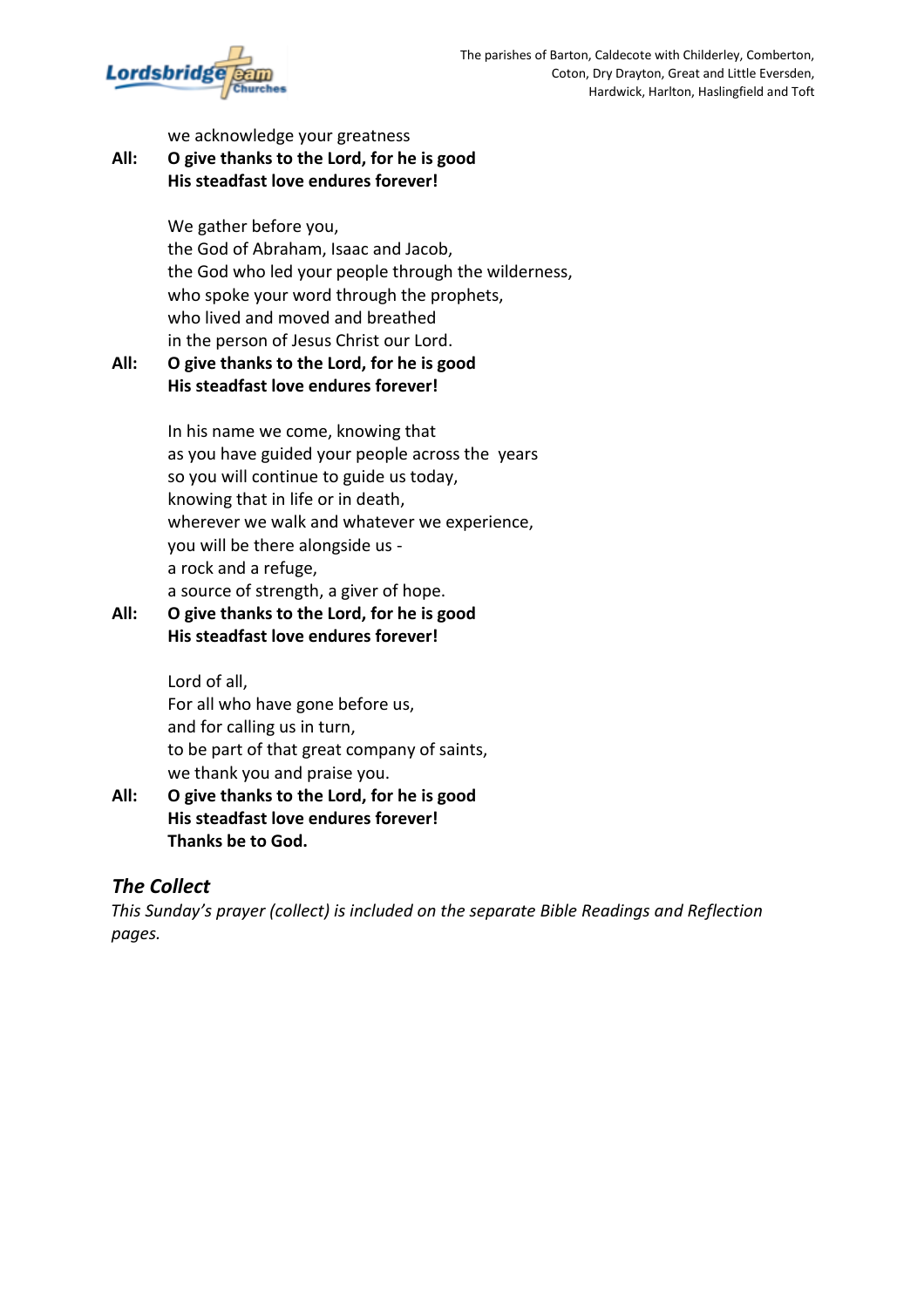

# **Listening and responding to the Word of God**

*Bible readings and Reflections for this Sunday are provided separately. Please pause here, read and ponder them now. You might also like to use the Pic n Mix activities at this point.*

# *Affirming our faith*

**All Christ died for our sins in accordance with the Scriptures; he was buried; he was raised to life on the third day in accordance with the Scriptures; afterwards he appeared to his followers, and to all the apostles: this we have received, and this we believe. Amen.**

# **Prayers for others and ourselves**

Sovereign God,

we recognise that we are part a the wider fellowship that we share in Christ, the great company of your people in heaven and on earth to which we are so privileged to belong and so now we prayer for those who seek, in turn, to follow you today. God of love

### **All: hear our prayer**

We pray for those for whom commitment is costly those who face hostility, discrimination, repression and persecution for the cause of the Gospel. give them strength and courage, so that they may keep their faith. God of love

### **All: hear our prayer**

We pray for those who are finding the journey of discipleship difficult troubled by doubts, plagued by temptation, or simply slipping back into old ways. Give them support and reassurance, so that they may walk with new confidence. God of love

### **All: hear our prayer**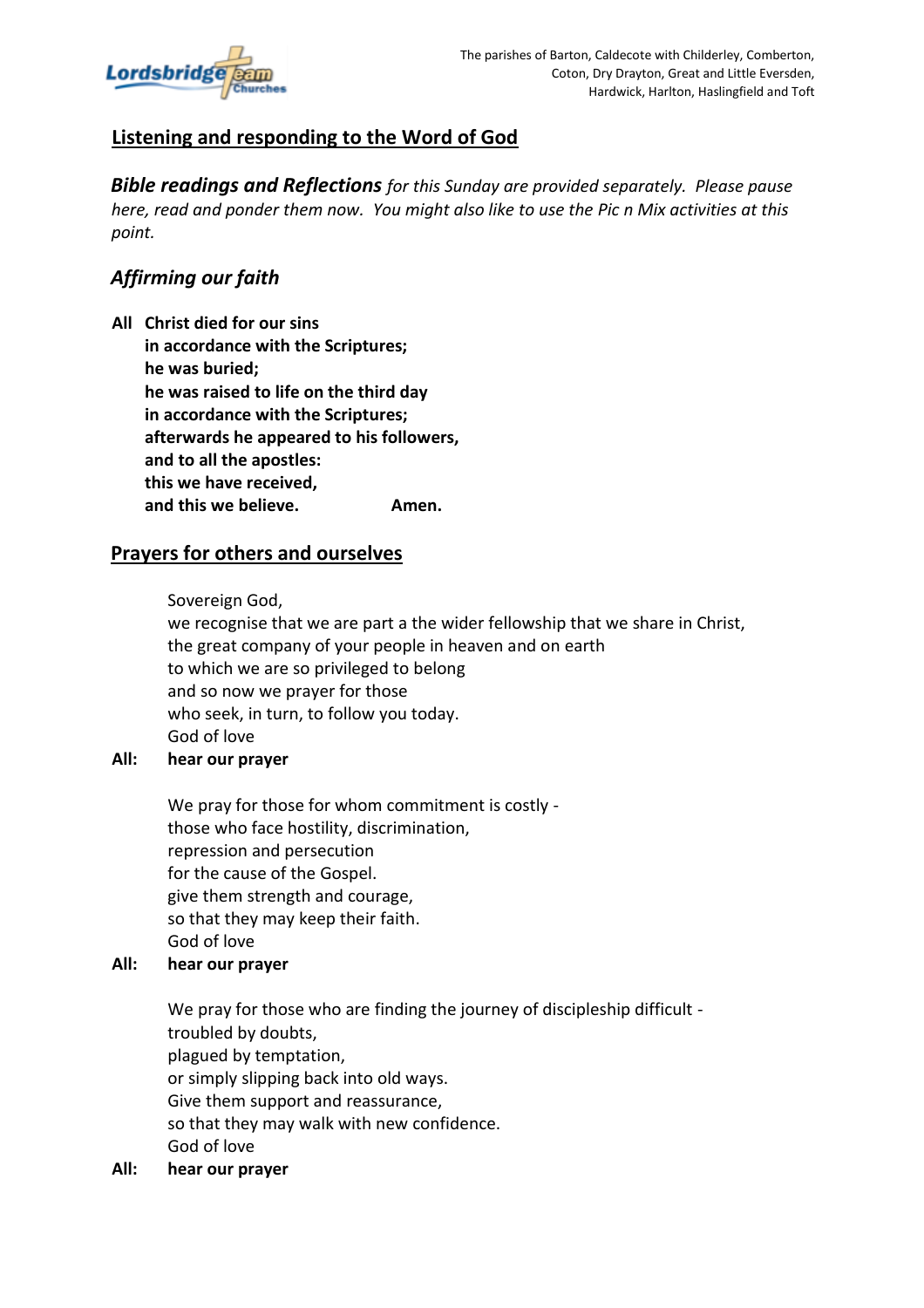

We pray for those expressing their faith in action individuals through personal act of kindness, and agencies like Tearfund, Embrace, Christian Aid and Shelterbox together with so many others working, often against the odds, to give expression to the love of Christ. Give them love and compassion, so that they may make Christ real for others. God of love

### **All: hear our prayer**

We pray for all seeking to communicate their faith ministers, evangelists, missionaries, chaplains, but also ordinary, everyday believers each telling in their own way what Jesus means to them. Give them wisdom and inspiration, so that they may speak your word with power. God of love

### **All: hear our prayer**

Sovereign God,

we pray for Christians everywhere striving to live out their faith in the world of today, with all the pressures, challenges and demands that confront them. Give them guidance and encouragement, so that they may grow in grace. Grant them humility to learn more of you each day and the ability to share their experience simply and effectively with others, making Christ known through word and deed. God of the Church

### **All: Hear our prayer, and make us one in heart and mind to serve you with joy forever. Through Jesus Christ our Lord. Amen**

### *The Lord's Prayer*

**Our Father, who art in heaven, hallowed be thy name; thy kingdom come; thy will be done; on earth as it is in heaven. Give us this day our daily bread. And forgive us our trespasses, as we forgive those who trespass against us. And lead us not into temptation;**